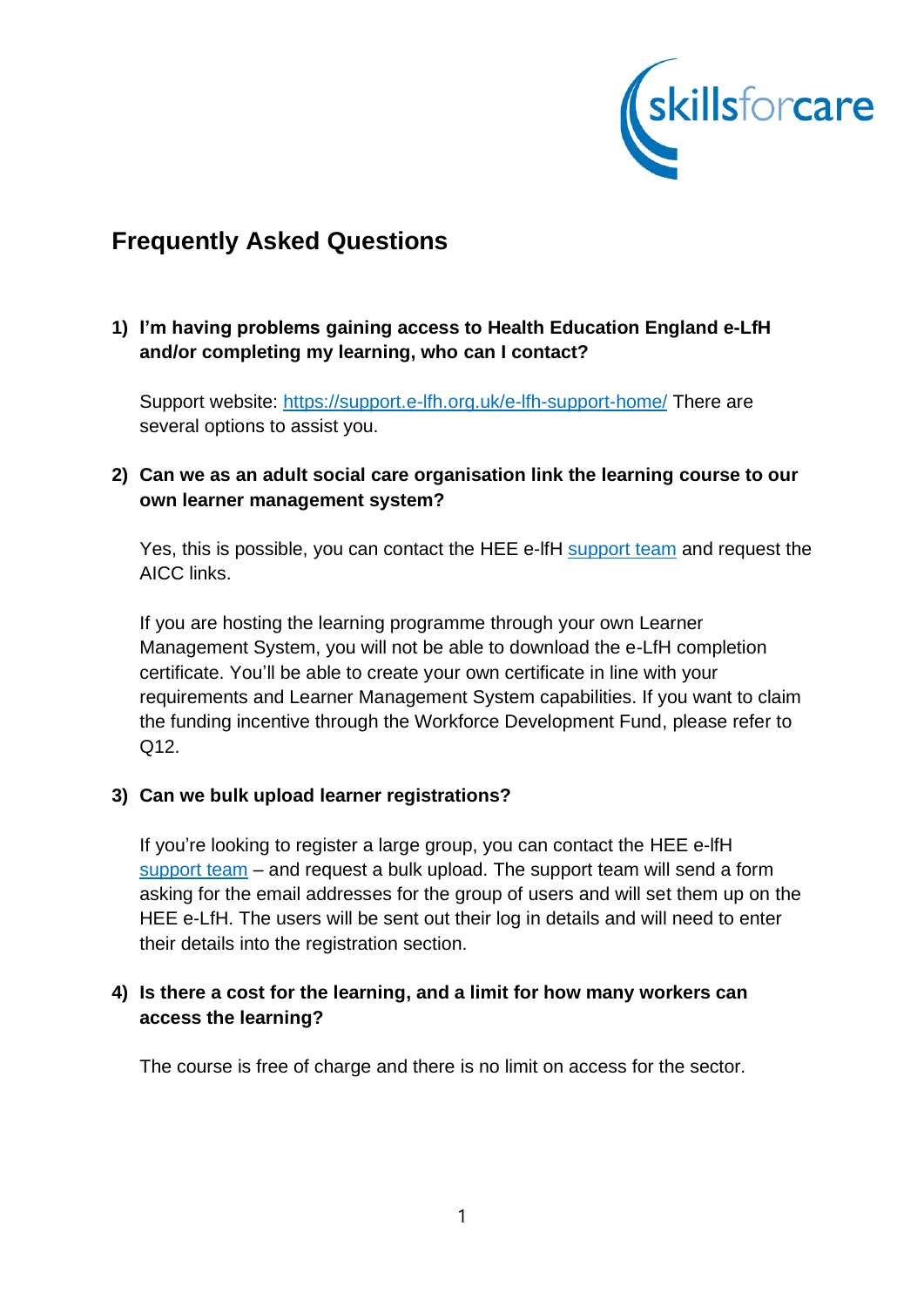

## **5) As a Manager, can I track completion of my staff?**

This is only possible if the worker has registered through an ASC-code, care home/hospice route or via the NHS.

More information on reporting can be found [here](https://eur01.safelinks.protection.outlook.com/?url=https%3A%2F%2Fsupport.e-lfh.org.uk%2Fmy-activity%2Freports%2F%231315&data=04%7C01%7Csally.lloyd%40skillsforcare.org.uk%7C630bd8a749cb41cb310408d9040ddbed%7C5c317017415d43e6ada17668f9ad3f9f%7C0%7C0%7C637545279838035903%7CUnknown%7CTWFpbGZsb3d8eyJWIjoiMC4wLjAwMDAiLCJQIjoiV2luMzIiLCJBTiI6Ik1haWwiLCJXVCI6Mn0%3D%7C1000&sdata=5GYh4ijX6T1dfMA6OsGfynVik17eJF4MdWnwn5jMd0k%3D&reserved=0)

The worker undertaking the course will need to take responsibility for completing their learning and sharing their certificate with you.

## **6) How long should I allocate for the learning course?**

There are three components to the eLearning course:

- Care Certificate Support Guide for Assessors
- eLearning Session 1: Carrying Out Care Certificate Assessment in the **Workplace**
- eLearning Session 2: Assessing the Care Certificate in Practice

The support guide is a downloadable PDF document. Both eLearning sessions are approximately 25 minutes each in length. We also recommended the worker undertaking the learning completes the programme evaluation.

#### **7) Who can complete the course of learning?**

The course is primarily for workers who carry out Care Certificate assessment. The Care Certificate assessor is the person responsible for making decisions on whether an adult social care worker, or healthcare support worker has met the standards set out in the Care Certificate.

Please note, employers must be confident that the Care Certificate assessor is occupationally competent in the standard(s) they're assessing before they're delegated the role to assess others.

## **8) Will completion of the course qualify a worker to become a Care Certificate assessor?**

A formal qualification is not required to assess the Care Certificate, some training about the principles of work-based assessment to a certain standard is recommended. This course aims to provide a standardised foundation of learning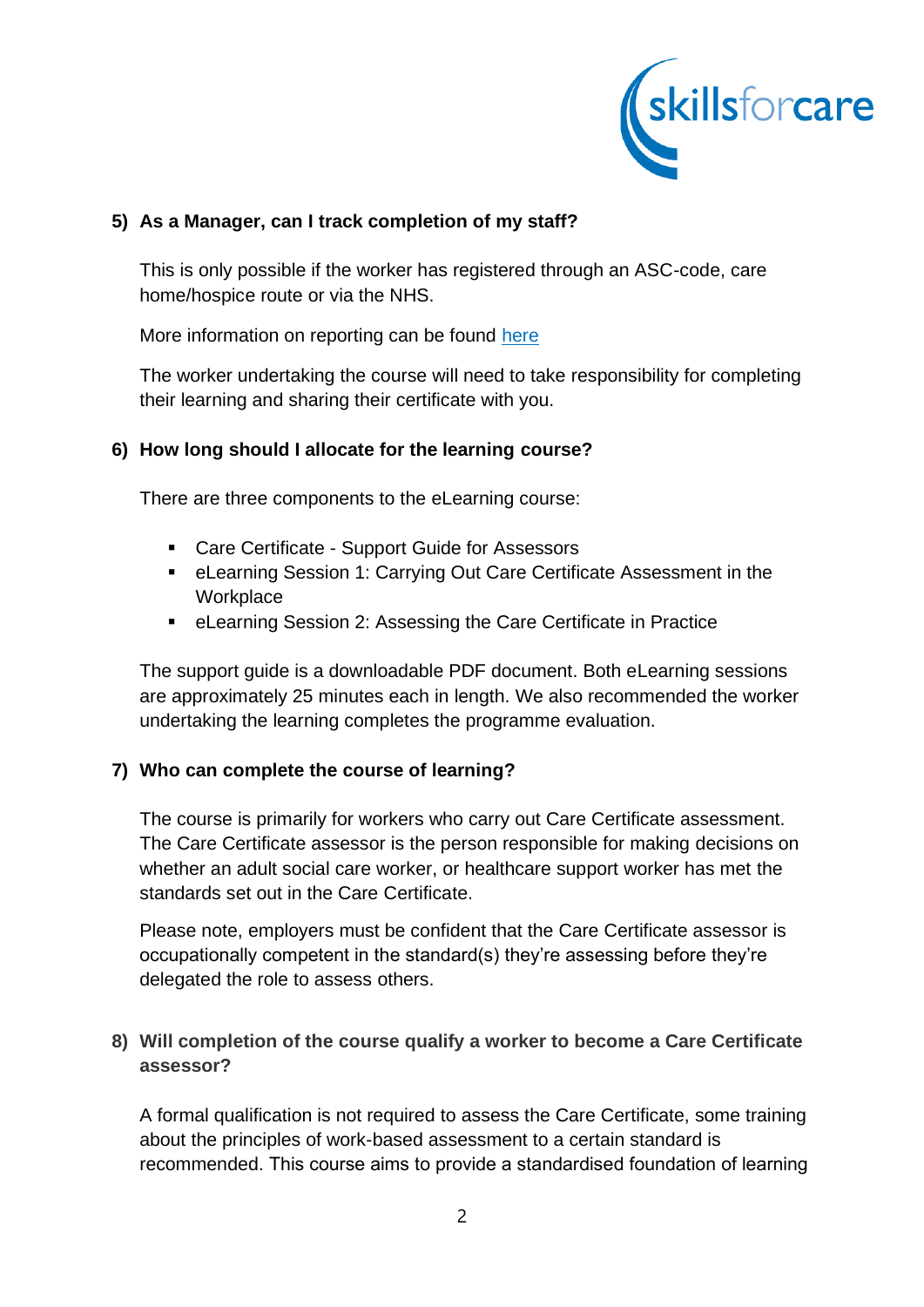

to support the assessor in their role and has been developed collaboratively by Skills by Care and Health Education England.

The course of learning should be used alongside other appropriate workplace supervision and support for the assessor role. It is not mandatory and just one resource available to support the sector.

## **9) What else in addition to the course does the Care Certificate assessor need to know?**

In the course a Support Guide for assessors is included. In this we recommended the assessor understands:

- own organisation's policy for training, learning and development
- how the Care Certificate is delivered and achieved by newly recruited workers in own organisation
- the different responsibilities that are held by the learner, assessor, and manager in own organisation
- what own organisation considers as the specific role, accountability, and responsibilities of the assessor to help support workers' progression and completion of the Care Certificate
- the Care Certificate Standards

The support guide and learning also refers to other key resources, support mechanisms, standardisation, quality assurance and developmental considerations for the assessor.

# **10) Can we include this course of learning in our existing support for workplace Care Certificate assessors?**

Yes, most definitely!

## **11) Can qualified assessors access this learning?**

Yes, most definitely, this will help to provide assessment knowledge with regards to Care Certificate assessment.